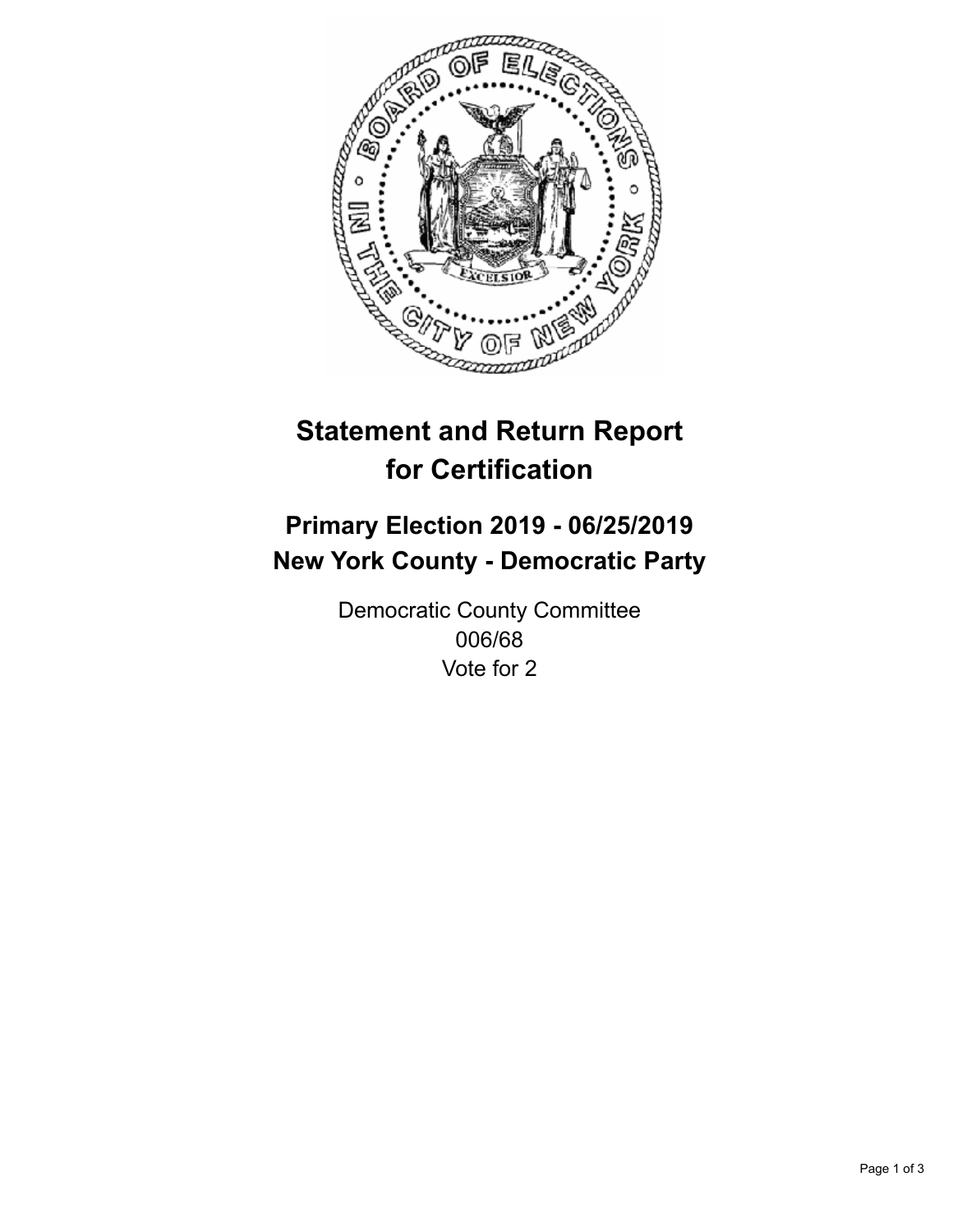

## **Assembly District 68**

| PUBLIC COUNTER                                           | 8  |
|----------------------------------------------------------|----|
| <b>MANUALLY COUNTED EMERGENCY</b>                        | 0  |
| ABSENTEE / MILITARY                                      | 0  |
| AFFIDAVIT                                                |    |
| <b>Total Ballots</b>                                     | 9  |
| Less - Inapplicable Federal/Special Presidential Ballots | 0  |
| <b>Total Applicable Ballots</b>                          | 9  |
| <b>LEONA FREDERICKS</b>                                  | 7  |
| ROBERTO GUILBE                                           | 3  |
| <b>BARBARA BRINSON</b>                                   | 5  |
| <b>ALLEN BRINSON</b>                                     | 3  |
| <b>Total Votes</b>                                       | 18 |